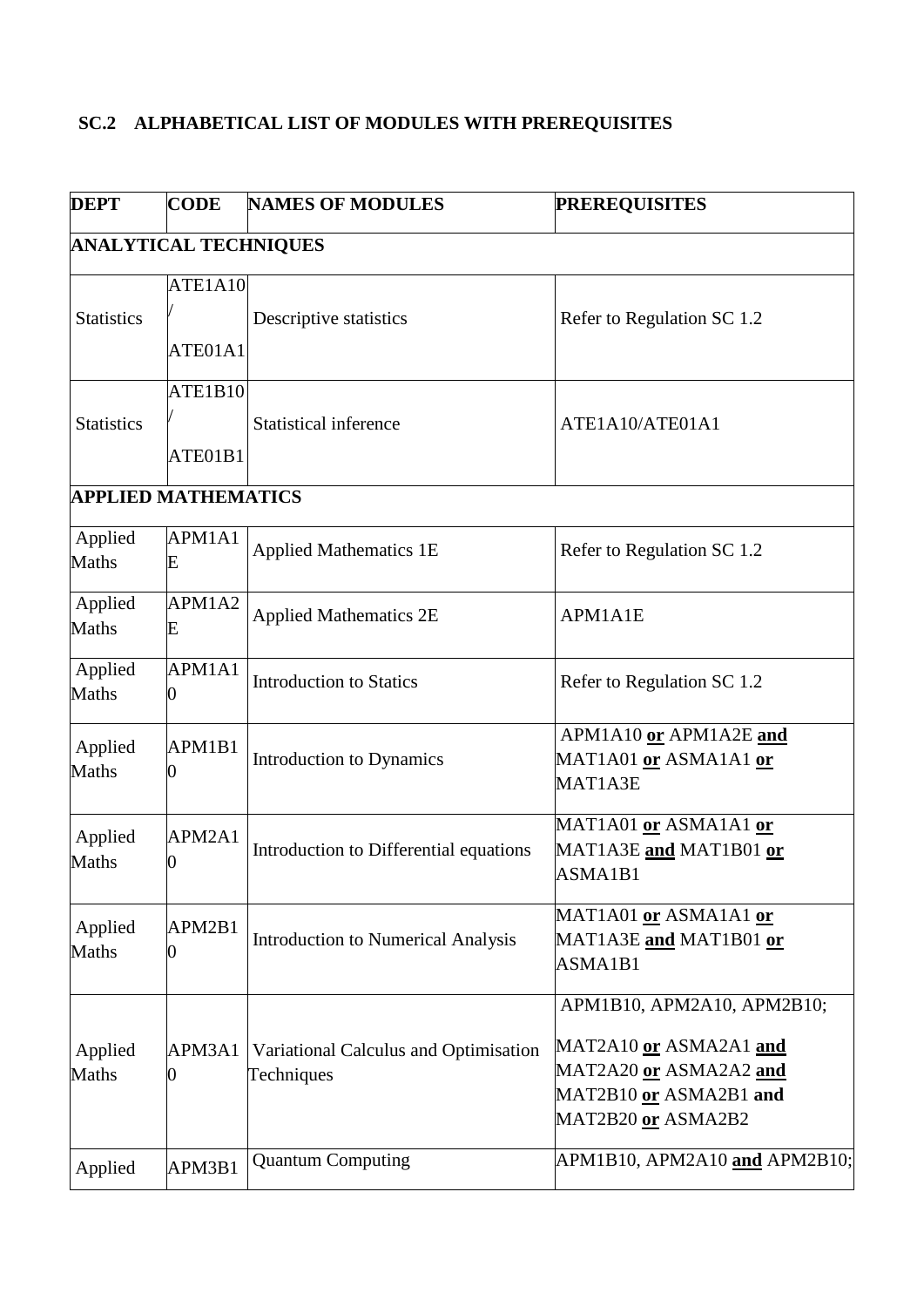| <b>DEPT</b>                         | <b>CODE</b> | <b>NAMES OF MODULES</b>                                                      | <b>PREREQUISITES</b>                                                                             |
|-------------------------------------|-------------|------------------------------------------------------------------------------|--------------------------------------------------------------------------------------------------|
| <b>Maths</b>                        | 0           |                                                                              | MAT2A10 or ASMA2A1 and<br>MAT2A20 or ASMA2A2 and<br>MAT2B10 or ASMA2B1 and<br>MAT2B20 or ASMA2B2 |
| <b>BIOCHEMISTRY</b>                 |             |                                                                              |                                                                                                  |
| Biochemistr<br>у                    | as major.   | CEM1A10 or CEM1C10 (60%) and CEM1B01 are compulsory modules for Biochemistry |                                                                                                  |
| Biochemistr BIO1A1E Biology 1E<br>у |             |                                                                              | Refer to Regulation SC 1.2                                                                       |
| Biochemistr BIO1A2E Biology 2E<br>у |             |                                                                              | <b>BIO1A1E</b>                                                                                   |
| Biochemistr BIO1A10 Biology<br>у    |             |                                                                              | Refer to Regulation SC 1.2                                                                       |
| у                                   |             | Biochemistr BIC1B01 Principles of Biochemistry                               | BIO1A10 or BIO1A2E                                                                               |
| Biochemistr BIC2A01<br>у            |             | Biochemical Techniques and<br>Enzymology                                     | BIO1A10 or BIO1A2E and BIC1B01,<br>CEM1A10 or CEM1A3E or<br>CEM1C10 (60%) and CEM1B01            |
| у                                   |             | Biochemistr BIC2B01 Integrated Metabolism and Control                        | BIC2A01                                                                                          |
| у                                   |             | Biochemistr BIC3A10 Molecular Biology                                        | BIC2A01, BIC2B01                                                                                 |
| у                                   |             | Biochemistr BIC3B01 Molecular Physiology                                     | BIC2A01, BIC2B01                                                                                 |
| <b>BOTANY</b>                       |             |                                                                              |                                                                                                  |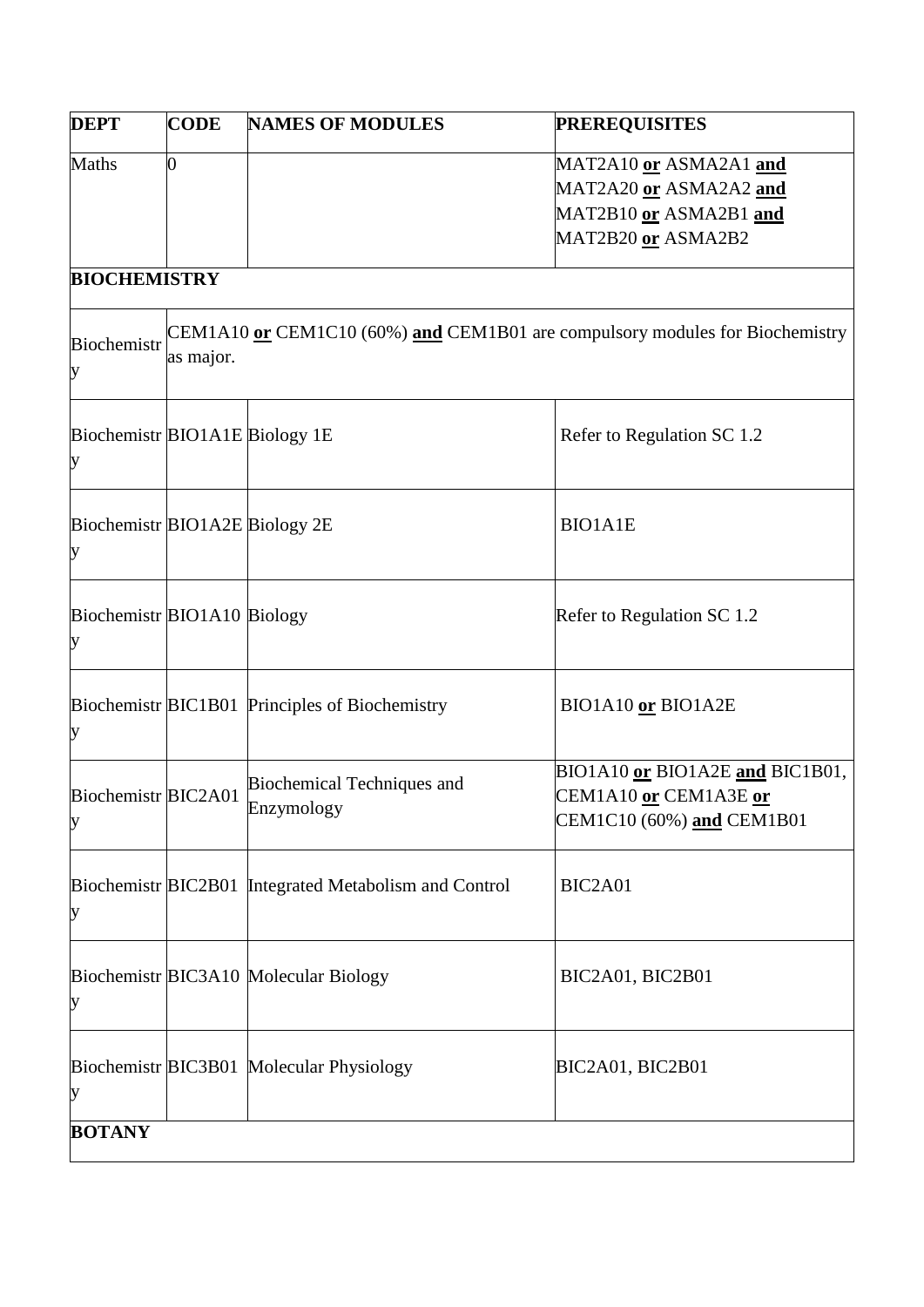| <b>DEPT</b>   | <b>CODE</b>        | <b>NAMES OF MODULES</b>                                              | <b>PREREQUISITES</b>                                                                                                   |
|---------------|--------------------|----------------------------------------------------------------------|------------------------------------------------------------------------------------------------------------------------|
| <b>Botany</b> | Botany as a major. | CEM1A10 or CEM1C10 and CEM1B01 or CEM1D10 are compulsory modules for |                                                                                                                        |
| <b>Botany</b> |                    | <b>BOT1B10 Plant Diversity</b>                                       | BIO1A10 or BIO1A2E                                                                                                     |
| <b>Botany</b> |                    | <b>BOT2A10</b> Plant Anatomy and Cytology                            | BIO1A10 or BIO1A2E, BOT1B10,<br>CEM1A10 or CEM1A3E or<br>CEM1C10 and<br>CEM1B01 or CEM1D10                             |
| <b>Botany</b> |                    | <b>BOT2B10</b> Plant Physiology                                      | BIO1A10 or BIO1A2E, BOT1B10,<br><b>BOT2A10,</b><br>CEM1A10 or CEM1A3E or<br>CEM1C10 and<br>CEM1B01 or CEM1D10          |
| <b>Botany</b> |                    | BOT3A10 Biotechnology                                                | BIO1A10 or BIO1A2E, BOT1B10,<br><b>BOT2A10.</b><br>BOT2B10, CEM1A10 or CEM1A3E<br>or CEM1C10<br>and CEM1B01 or CEM1D10 |
| <b>Botany</b> |                    | <b>BOT3B10 Plant Taxonomy</b>                                        | BIO1A10 or BIO1A2E, BOT1B10,<br><b>BOT2A10,</b><br>BOT2B10, CEM1A10 or CEM1A3E<br>or CEM1C10<br>and CEM1B01 or CEM1D10 |

| <b>DEPT</b>      | <b>CODE</b> | <b>NAMES OF MODULES</b> | <b>PREREQUISITES</b>       |  |
|------------------|-------------|-------------------------|----------------------------|--|
| <b>CHEMISTRY</b> |             |                         |                            |  |
| Chemistry        | CEM1A1<br>E | Chemistry 1E            | Refer to Regulation SC 1.2 |  |
| Chemistry        | CEM1A2<br>E | Chemistry 2E            | <b>CEM1A1E</b>             |  |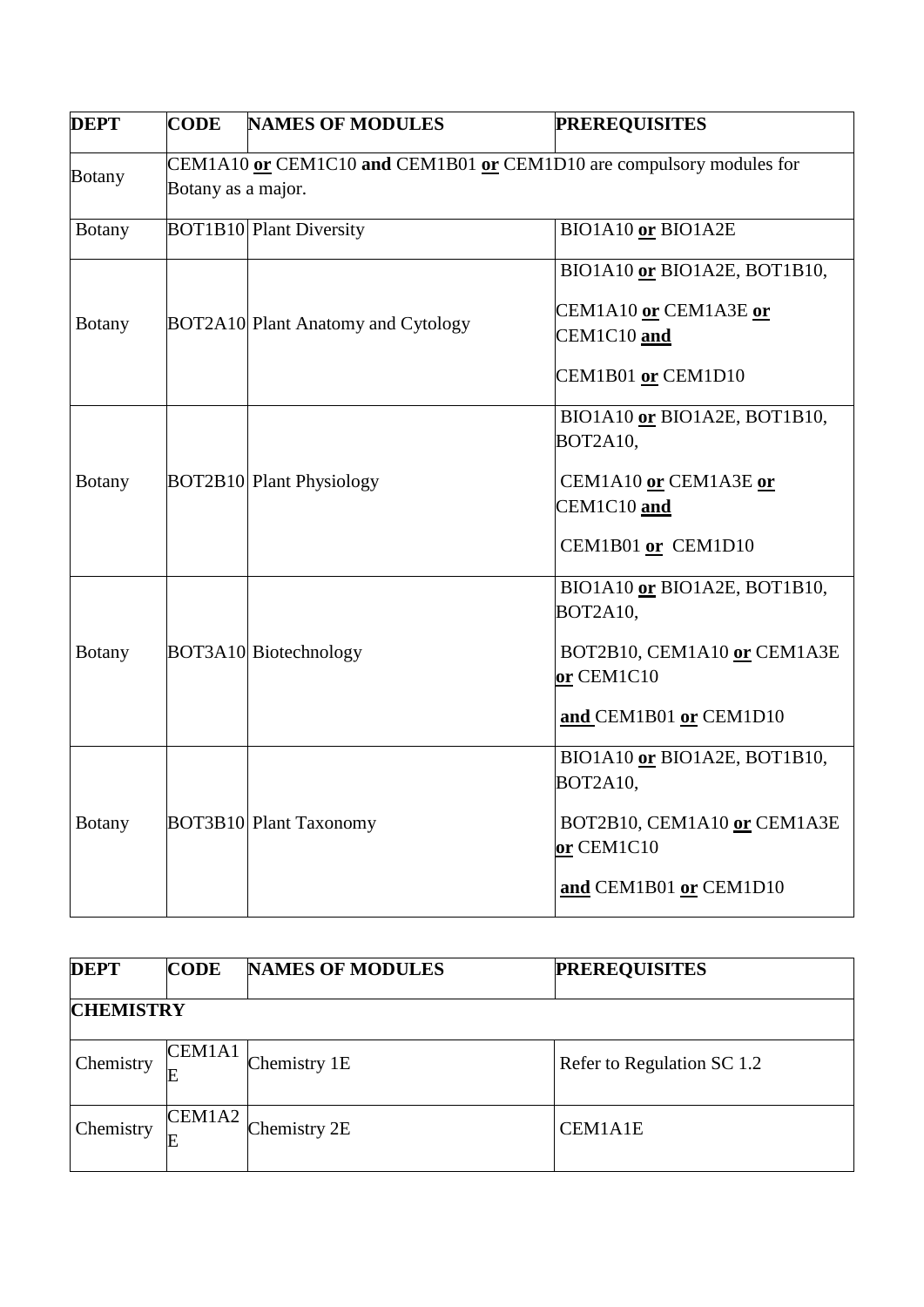| <b>DEPT</b> | <b>CODE</b> | <b>NAMES OF MODULES</b>                                                   | <b>PREREQUISITES</b>                                                                                                                     |
|-------------|-------------|---------------------------------------------------------------------------|------------------------------------------------------------------------------------------------------------------------------------------|
| Chemistry   | CEM1A3<br>E | Chemistry 3E                                                              | CEM1A2E                                                                                                                                  |
| Chemistry   | CEM1A1      | Introduction to General Chemistry                                         | Refer to Regulation SC 1.2                                                                                                               |
| Chemistry   |             | CEM1B0 Introduction to Physical and Organic<br>Chemistry                  | Refer to Regulation SC 1.2 or a final<br>mark of at least 60% in CEM1C10                                                                 |
| Chemistry   | CEM1C1      | Introduction to General Chemistry for<br>Biological<br>and Earth Sciences | Refer to Regulation SC 1.2                                                                                                               |
| Chemistry   |             | CEM1D1 Environmental Chemistry: Atmosphere,<br>Hydrosphere and Soil       | CEM1C10                                                                                                                                  |
| Chemistry   | CEM2A1      | <b>Structural Inorganic Chemistry</b>                                     | CEM1A10 or CEM1A3E or at least<br>60% in<br>CEM1C10 and CEM1B01, MAT1A01<br><u>or</u><br>ASMA1A1 or MAT1A3E, MAT1B01<br>or ASMA1B1       |
| Chemistry   | CEM2A2      | <b>Intermediate Physical Chemistry</b>                                    | CEM1A10 or CEM1A3E or at least<br>60% in<br>CEM1C10 and CEM1B01, MAT1A01<br><u>or</u><br>ASMA1A1 or MAT1A3E and<br>MAT1B01 or<br>ASMA1B1 |
| Chemistry   | CEM2B1      | Intermediate Organic Chemistry                                            | CEM1A10 or CEM1A3E or at least<br>60% in<br>CEM1C10 and CEM1B01, MAT1A01<br><u>or</u><br>ASMA1A1 or MAT1A3E and<br>MAT1B01 or<br>ASMA1B1 |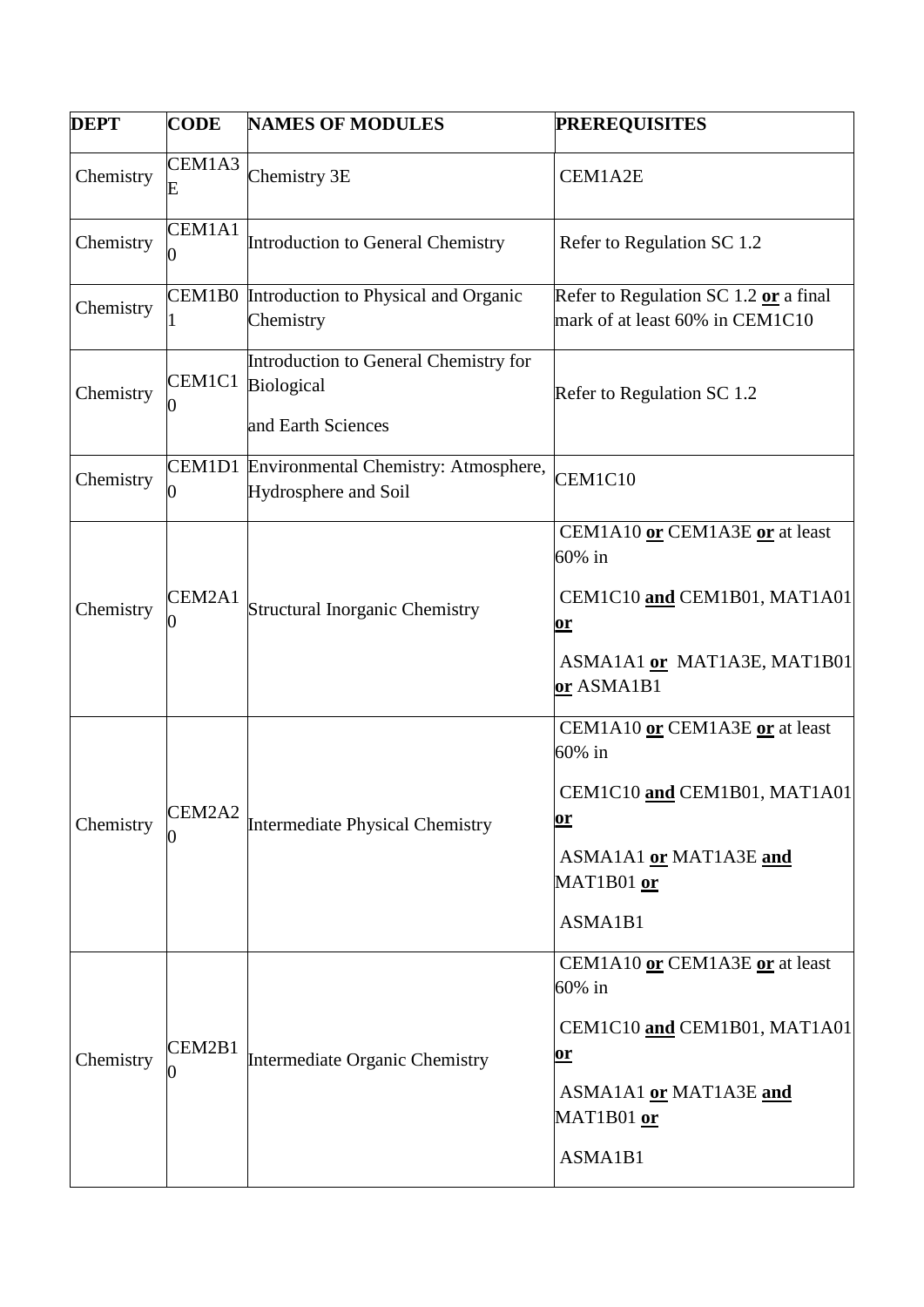| <b>DEPT</b>             | <b>CODE</b> | <b>NAMES OF MODULES</b>                                      | <b>PREREQUISITES</b>                                                                                                                        |
|-------------------------|-------------|--------------------------------------------------------------|---------------------------------------------------------------------------------------------------------------------------------------------|
| Chemistry               | CEM2B2      | Principles of Analytical Chemistry                           | CEM1A10 or CEM1A3E or at least<br>$60\%$ in<br>CEM1C10 and CEM1B01, MAT1A01<br><u>or</u><br>ASMA1A1 or MAT1A3E and<br>MAT1B01 or<br>ASMA1B1 |
| Chemistry               | CEM3A1      | <b>Advanced Physical Chemistry</b>                           | CEM2A10, CEM2A20, CEM2B10,<br>CEM2B20                                                                                                       |
| Chemistry               | CEM3A2      | Co-Ordination Chemistry                                      | CEM2A10, CEM2A20, CEM2B10,<br>CEM2B20                                                                                                       |
| Chemistry               | CEM3B1      | <b>Instrumental Chemical Analysis</b>                        | CEM2A10, CEM2A20, CEM2B10,<br>CEM2B20                                                                                                       |
| Chemistry               | CEM3B2      | <b>Advanced Organic Chemistry</b>                            | CEM2A10, CEM2A20, CEM2B10,<br>CEM2B20                                                                                                       |
| <b>COMPUTER SCIENCE</b> |             |                                                              |                                                                                                                                             |
| <b>ACSSE</b>            | CSC1A10     | Introduction to algorithm development<br>$(C_{++})$          | Refer to Regulation SC 1.2                                                                                                                  |
| <b>ACSSE</b>            |             | $\text{CSC1B10}$ Introduction to data structures $(C++)$     | CSC1A10                                                                                                                                     |
| <b>ACSSE</b>            |             | CSC2A10 Object oriented programming                          | CSC1A10, CSC1B10                                                                                                                            |
| <b>ACSSE</b>            |             | $\text{CSC2B10}$ Data communications                         | CSC2A10                                                                                                                                     |
| <b>ACSSE</b>            | CSC3A10     | Advanced data structures and<br>algorithms                   | CSC2A10, CSC2B10                                                                                                                            |
| <b>ACSSE</b>            | CSC3B10     | Computer system architectures                                | CSC2A10, CSC2B10                                                                                                                            |
|                         |             | <b>ENVIRONMENTAL MANAGEMENT</b>                              |                                                                                                                                             |
| Geography               |             | ENM2A1 Environmental problems and sustainable<br>development | GGR1A01 or GGR1A2E, GGR1B01                                                                                                                 |
| Geography               |             | ENM3A1 Environmental ethics, economics and<br>administration | ENM2A10 and GGR2A10 or<br>GGR2B10                                                                                                           |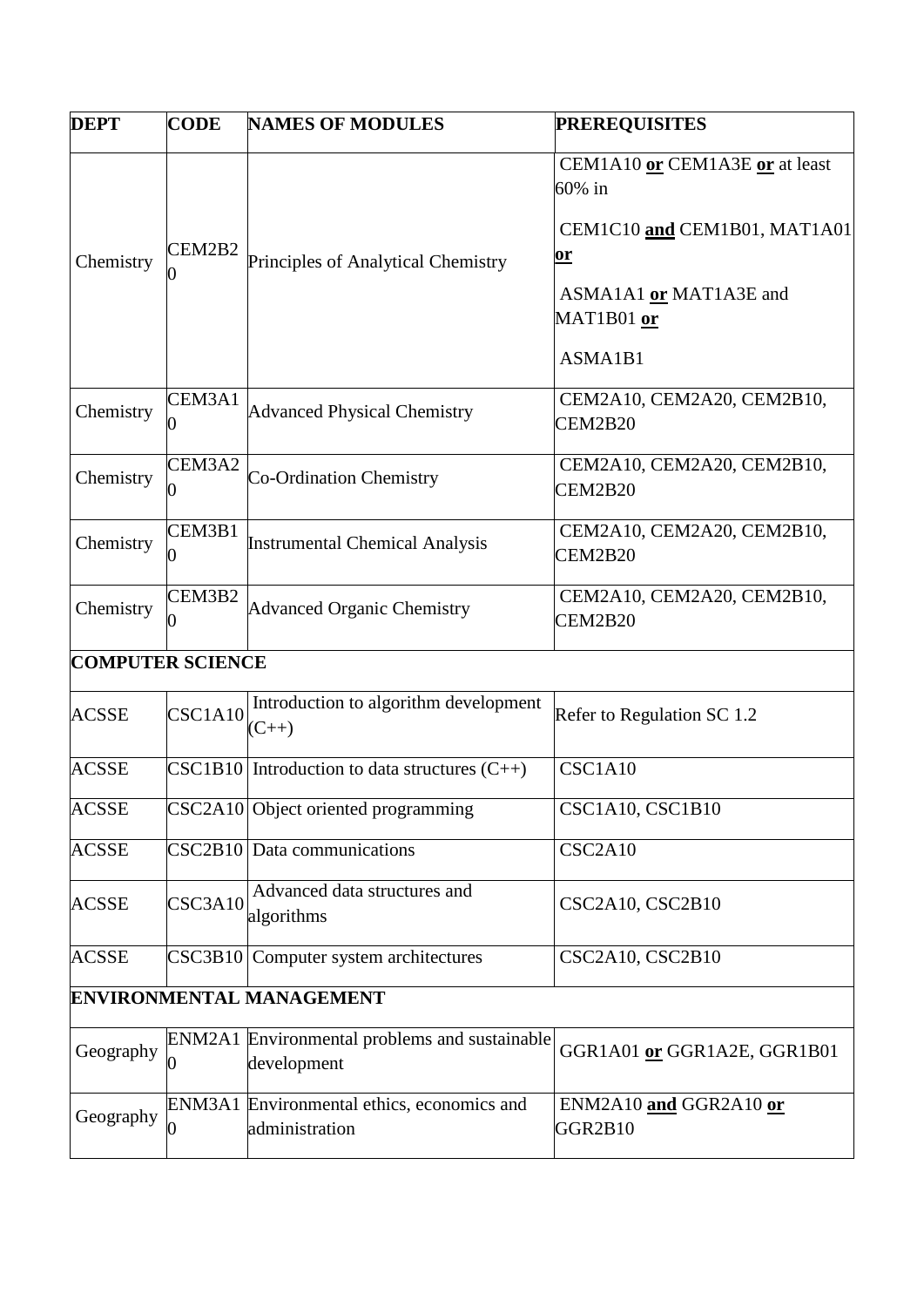| <b>DEPT</b>                  | <b>CODE</b>                        | <b>NAMES OF MODULES</b>                                       | <b>PREREQUISITES</b>       |
|------------------------------|------------------------------------|---------------------------------------------------------------|----------------------------|
| Geography                    |                                    | ENM3B1 Environmental assessment, monitoring<br>and mitigation | ENM2A10, ENM3A10           |
| <b>FINANCIAL MATHEMATICS</b> |                                    |                                                               |                            |
| <b>Statistics</b>            |                                    | FMT2B10 Portfolio Theory                                      | STA2A10                    |
| <b>Statistics</b>            |                                    | <b>FMT3B10</b> Derivative Instruments                         | STA3A10                    |
| <b>GEOGRAPHY</b>             |                                    |                                                               |                            |
| Geography                    | GGR1A1<br>E                        | Geography 1E                                                  | Refer to Regulation SC 1.2 |
| Geography                    | GGR1A2<br>Е                        | Geography 2E                                                  | GGR1A1E                    |
| Geography                    | GGR1A0<br>1/<br>GGR01A             | Introduction to Human Geography                               | Refer to Regulation SC 1.2 |
| Geography                    | GGR1B0<br>1/<br>GGR01B             | <b>Climatology and Geomorphology</b>                          | Refer to Regulation SC 1.2 |
| Geography                    | GGR <sub>2A1</sub><br>0/<br>GGR02A | Pedography and Biogeography                                   | GGR1B01                    |
| Geography                    | GGR2B1<br>0/<br>GGR02B             | Economic and Population Geography                             | GGR1A01 or GGR1A2E         |
| Geography                    | GGR3A1<br>0/<br>GGR03A             | Geo-Informatics                                               | GGR2A10 and GGR2B10        |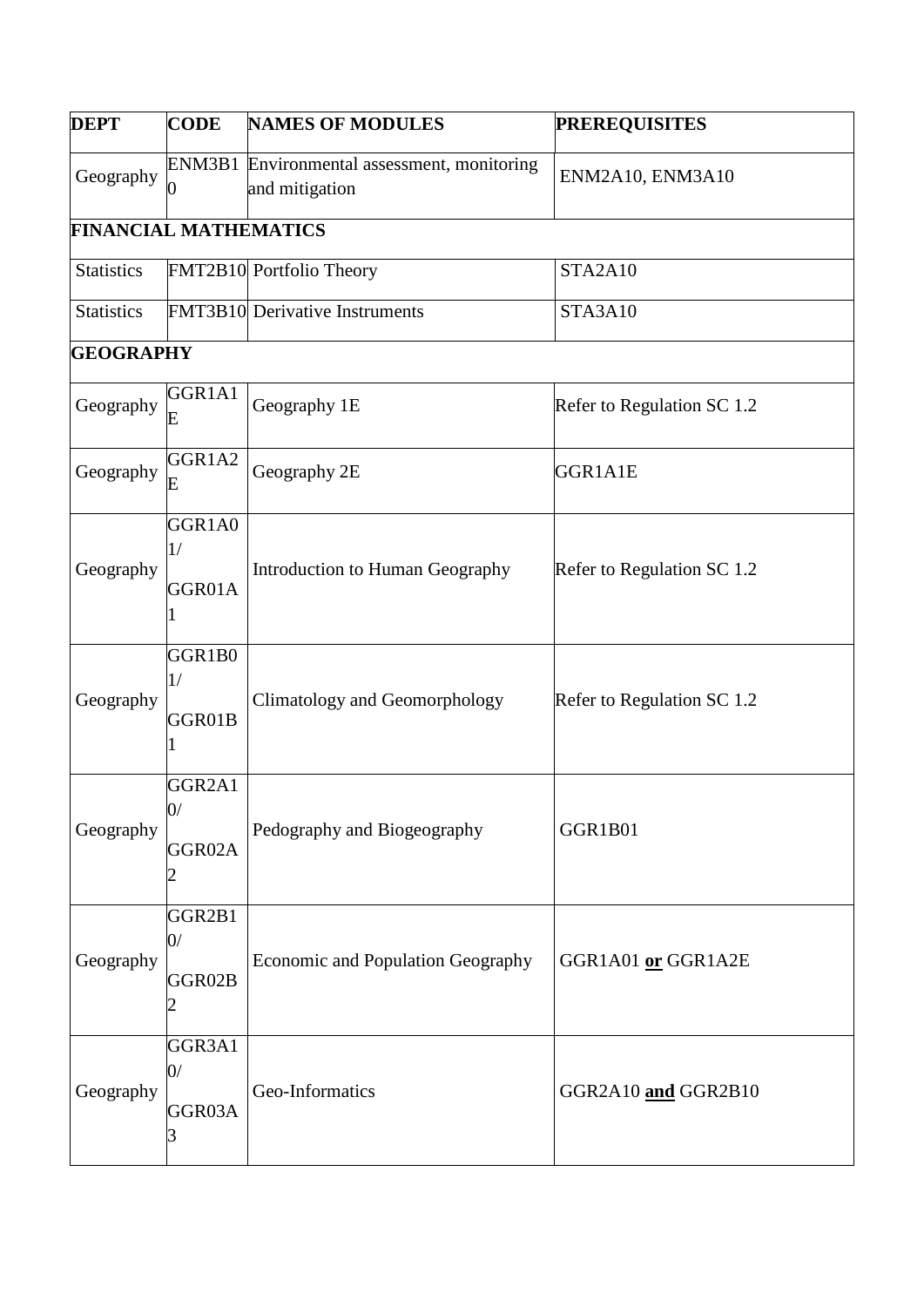| <b>DEPT</b>             | <b>CODE</b>            | <b>NAMES OF MODULES</b>                                     | <b>PREREQUISITES</b>         |
|-------------------------|------------------------|-------------------------------------------------------------|------------------------------|
| Geography               | GGR3B1<br>0/<br>GGR03B | Urban Geography and the SA City                             | GGR2A10 and GGR2B10          |
| <b>GEOLOGY</b>          |                        |                                                             |                              |
| Geology                 | GLG1A1                 | Minerals, rocks and earth dynamics                          | Refer to Regulation SC 1.2   |
| Geology                 | GLG1A2                 | Introduction to geological field methods GLG1A10            |                              |
| Geology                 |                        | GLG1B10 Optical and Analytical Mineralogy                   | GLG1A10                      |
| Geology                 | GLG2A0                 | Igneous Rocks                                               | GLG1A10 and GLG1B10          |
| Geology                 | GLG2A0                 | Metamorphic Rocks                                           | GLG1A10 and GLG1B10          |
| Geology                 | GLG2A2                 | Geological field mapping methods                            | GLG1B10                      |
| Geology                 |                        | GLG2B10 Structural geology and plate tectonics              | GLG2A01 and GLG2A02          |
| Geology                 | GLG3A1                 | Sedimentology and Stratigraphy                              | GLG2B10                      |
| Geology                 | GLG3A2                 | Geological field mapping                                    | GLG2B10                      |
| Geology                 |                        | GLG3B10 Historical Geology                                  | GLG3A10                      |
| Geology                 | APG2A01                | Applied Geological Maps and<br><b>Geospatial Techniques</b> | GLG1A10 recommended          |
| Geology                 | APG2B01                | Applied Engineering and<br><b>Environmental Geology</b>     | GLG1A10, GLG1B10             |
| Geology                 | APG3A10                | Mineral Resource Management and<br>Mineral Exploitation     | GLG2A01, GLG2A02 and GLG2B10 |
| Geology                 |                        | APG3B10Economic Geology                                     | GLG2B10, GLG3A10             |
| <b>HUMAN PHYSIOLOGY</b> |                        |                                                             |                              |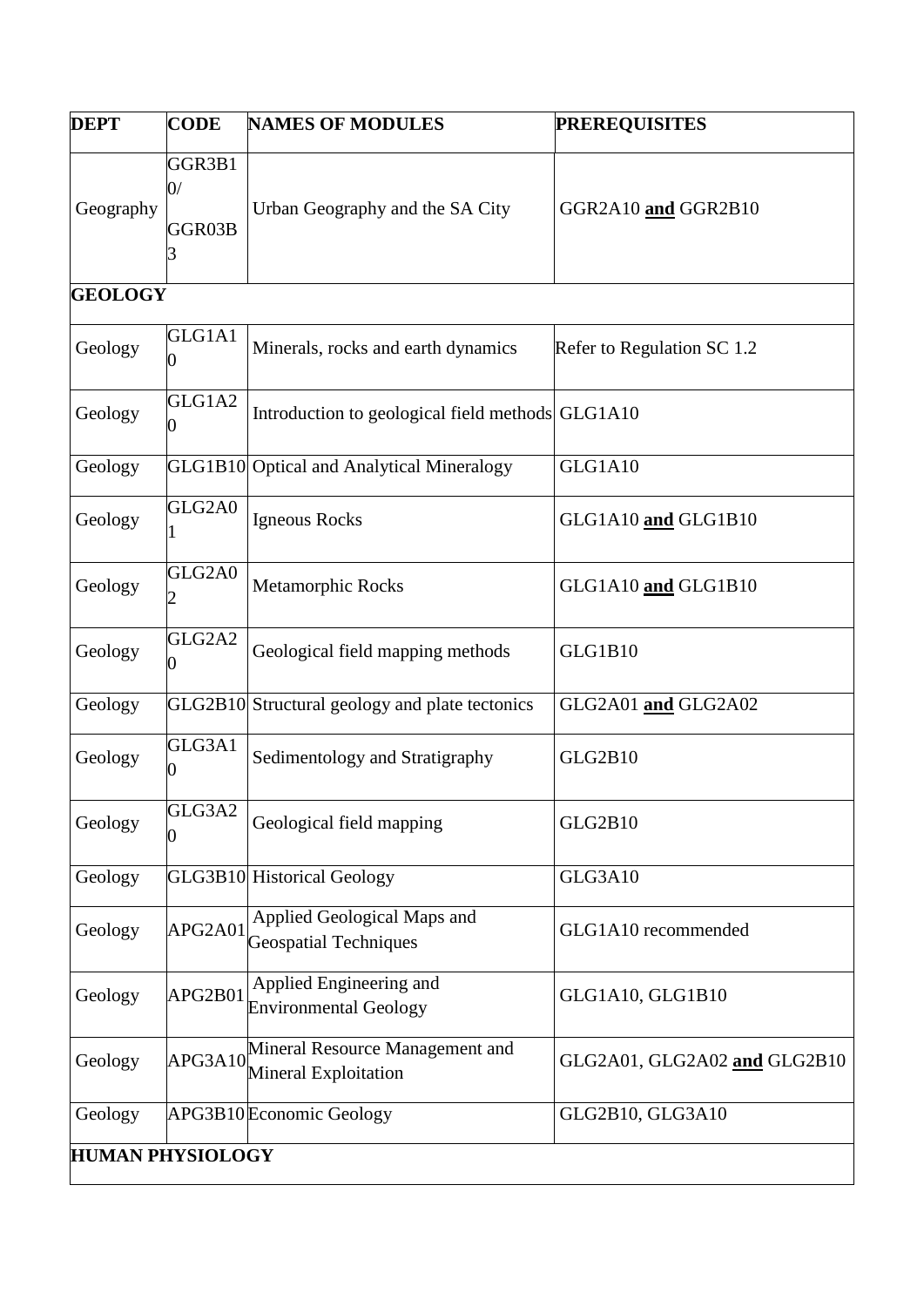| <b>DEPT</b>              | <b>CODE</b>                | <b>NAMES OF MODULES</b>                               | <b>PREREQUISITES</b>                                                                           |
|--------------------------|----------------------------|-------------------------------------------------------|------------------------------------------------------------------------------------------------|
| Zoology                  |                            | HPH3A10 Nervous system mechanisms (pipeline)          | HPH2A10, 2A20, 2B10, 2B20                                                                      |
| Zoology                  |                            | HPH3A20 Effects of drugs (pipeline)                   | HPH2A10, 2A20, 2B10, 2B20                                                                      |
| Zoology                  | HPH3B10                    | Homeostasis; circulation; respiration<br>(pipeline)   | HPH2A10, 2A20, 2B10, 2B20                                                                      |
| Zoology                  |                            | HPH3B20 Environmental interaction ( <i>pipeline</i> ) | HPH2A10, 2A20, 2B10, 2B20                                                                      |
| <b>INFORMATICS</b>       |                            |                                                       |                                                                                                |
| <b>ACSSE</b>             | <b>IFM100</b>              | Informatics 100                                       | Refer to Regulation SC 5                                                                       |
| <b>ACSSE</b>             | IFM1A10<br>IFM01A1         | Introduction to algorithm development<br>(VB)         | Refer to Regulation SC 1.2                                                                     |
| <b>ACSSE</b>             | <b>IFM1B10/</b><br>IFM01B1 | Introduction to data structures (VB)                  | IFM1A10                                                                                        |
| <b>ACSSE</b>             | IFM2A10<br>IFM02A2         | Database design                                       | IFM1A10, 1B10 (Information<br>Technology -<br><b>Electrical Engineering -</b><br>CSC1A10,1B10) |
| <b>ACSSE</b>             | <b>IFM2B10/</b><br>IFM02B2 | Internet electronic commerce                          | IFM2A10                                                                                        |
| <b>ACSSE</b>             | IFM3A10<br>IFM03A3         | Introduction to software engineering                  | IFM2A10, IFM2B10                                                                               |
| <b>ACSSE</b>             | <b>IFM3B10/</b><br>IFM03B3 | Advanced software engineering                         | IFM3A10                                                                                        |
| <b>MATHEMATICS</b>       |                            |                                                       |                                                                                                |
| Mathematics <sup>1</sup> | MAA00A                     | <b>Introductory Mathematical Analysis A</b>           | Refer to Regulation SC 5                                                                       |
| Mathematics <sup>1</sup> | MAA00B                     | <b>Mathematical Analysis B</b>                        | MAA00A1                                                                                        |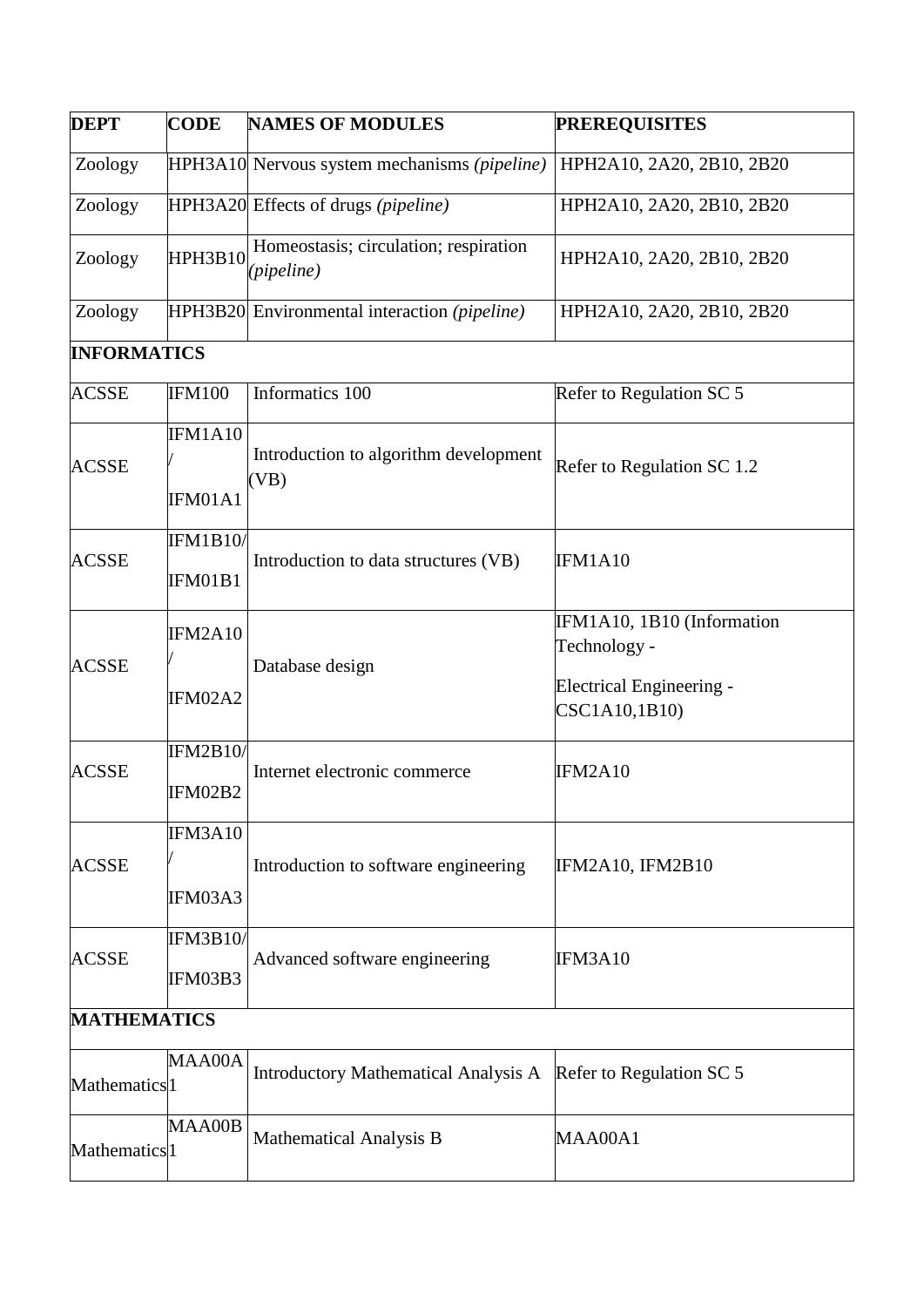| <b>DEPT</b>               | <b>CODE</b>            | <b>NAMES OF MODULES</b>                | <b>PREREQUISITES</b>                                                      |
|---------------------------|------------------------|----------------------------------------|---------------------------------------------------------------------------|
| MathematicsE              | MAT1A1                 | Mathematics 1E                         | Refer to Regulations SC 1.2                                               |
| MathematicsE              | MAT1A2                 | <b>Mathematics 2E</b>                  | MAT1A1E                                                                   |
| MathematicsE              | MAT1A3                 | Mathematics 3E                         | MAT1A2E                                                                   |
| Mathematics MAT01A        | MAT1A0<br>1/           | Calculus on One-variable functions     | Mathematics Grade 12 - APS 5                                              |
| Mathematics MAT01B        | MAT1B0<br>1/           | <b>Applications of Calculus</b>        | MAT1A01 or MAT1A3E or<br>ASMA1A1                                          |
| Mathematics <sup>1*</sup> | MAT1C0                 | Bio and Enviro Math & Stats            | Mathematics Grade 12 - APS 4                                              |
| Mathematics <sup>1*</sup> | MAT1D0                 | Advanced Bio & Enviro Math Stats       | MATIC01 or ASMA1C1                                                        |
| Mathematics MAT01A        | MAT2A1<br>0/           | Sequences, series and vector calculus  | MAT1A01 or MAT1A3E or<br>ASMA1A1 and<br>MAT1B01 or ASMA1B1                |
| Mathematics MAT02A        | MAT2A2<br>0/           | Linear Algebra A                       | MAT1A01 or MAT1A3E or<br>ASMA1A1 and<br>MAT1B01 or ASMA1B1                |
| Mathematics <sup>0</sup>  | MAT2A4                 | Discrete Mathematics - IT              | MAT1A01 or MAT1A3E ASMA1A1<br>and<br>MAT1B01 or ASMA1B1                   |
| Mathematics               | MAT2B1<br>0/<br>MAT01B | Calculus of several variable functions | MAT1A01 or MAT1A3E or<br>ASMA1A1 and MAT1B01 or<br>ASMA1B1 and MAT2A10 or |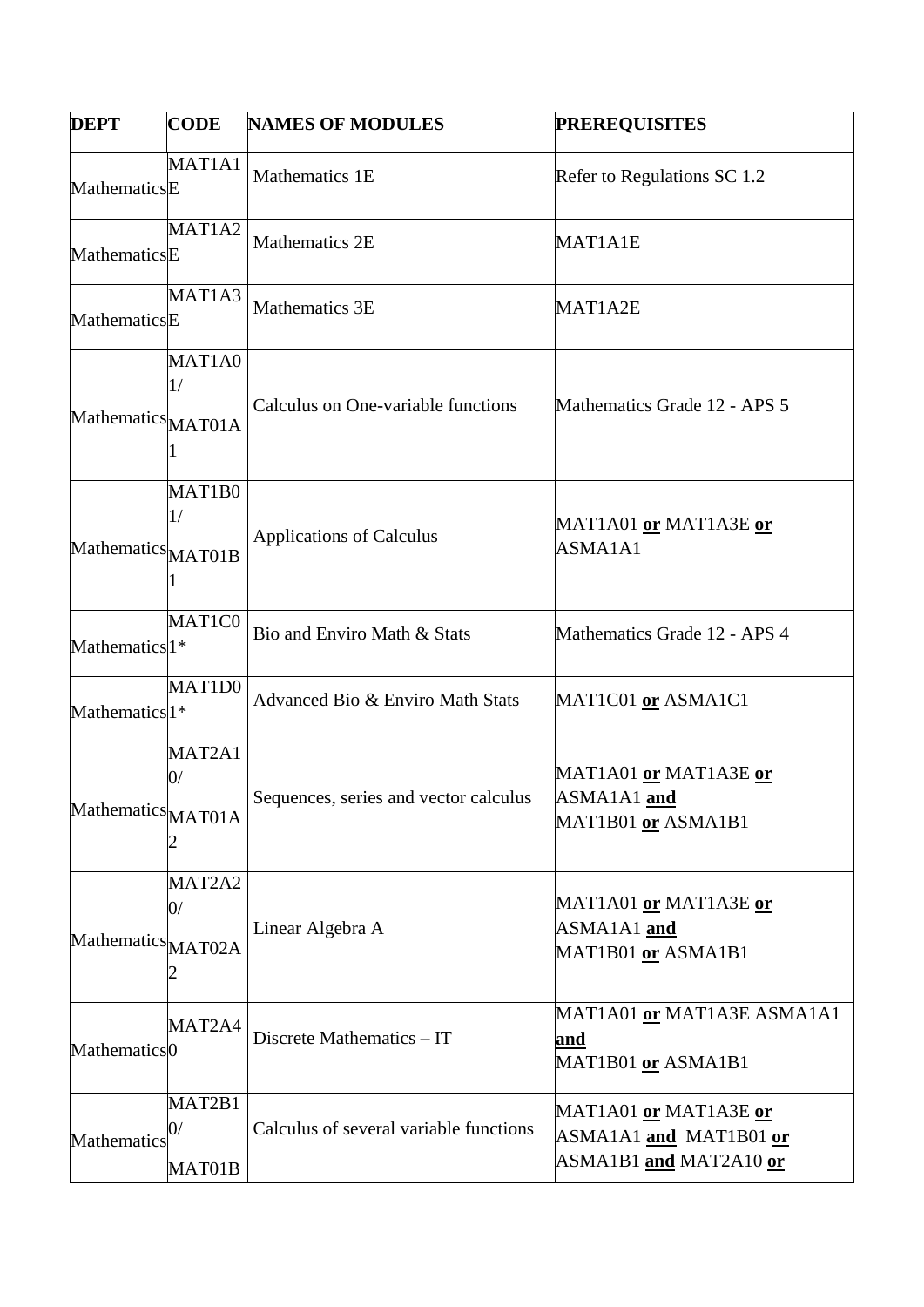| <b>DEPT</b>              | <b>CODE</b>    | <b>NAMES OF MODULES</b>                                 | <b>PREREQUISITES</b>                                                                                           |
|--------------------------|----------------|---------------------------------------------------------|----------------------------------------------------------------------------------------------------------------|
|                          | $\overline{c}$ |                                                         | ASMA2A1                                                                                                        |
| Mathematics MAT02B       | MAT2B2<br>0/   | Linear Algebra B                                        | MAT1A01 <u>or</u> MAT1A3E <u>or</u><br>ASMA1A1 and MAT1B01 or<br>ASMA1B1 and MAT2A20 or<br>ASMA2A2             |
| Mathematics <sup>0</sup> | MAT2B4         | Introductory abstract algebra - IT                      | MAT1A01 or MAT1A3E or<br>ASMA1A1 and MAT1B01 or<br>ASMA1B1 and MAT2A20 or<br>ASMA2A2 and MAT2A40 or<br>ASMA2A4 |
| Mathematics <sup>1</sup> | MAT3A0         | Real analysis                                           | MAT2A10 or ASMA2A1                                                                                             |
| Mathematics <sup>0</sup> | MAT3A2         | Discrete mathematics                                    | MAT1B01 <u>or</u> ASMA1B1                                                                                      |
| Mathematics              | MAT3B0         | Complex analysis                                        | MAT2B10 or ASMA2B1                                                                                             |
| Mathematics              | MAT3B2         | Introductory abstract algebra                           | MAT2A20 or ASMA2A2                                                                                             |
|                          |                | Mathematics ADIA004 Mathematics (Accounting)            |                                                                                                                |
|                          |                | MathematicsMAT100 Business Mathematics 100              | Mathematics Grade 12 - APS 5                                                                                   |
|                          |                | MathematicsMFD001 Mathematics for Diploma students      |                                                                                                                |
|                          |                | <b>MATHEMATICAL STATISTICS</b>                          |                                                                                                                |
| <b>Statistics</b>        | STA1A1E        |                                                         | Refer to Regulation SC $1.2$                                                                                   |
| <b>Statistics</b>        | STA1A2E        |                                                         | STA1A1E                                                                                                        |
| <b>Statistics</b>        |                | STA1A10 Distribution Theory                             | Refer to Regulation SC 1.2                                                                                     |
| <b>Statistics</b>        |                | <b>STA1B10</b> Statistical Inference                    | STA1A10 or STA1A2E                                                                                             |
| <b>Statistics</b>        |                | STA2A10 Probability Theory                              | STA1B10 and MAT1B01 or<br>ASMA1B1                                                                              |
| <b>Statistics</b>        | STA2B10        | <b>Statistical inference and Distribution</b><br>Theory | STA2A10                                                                                                        |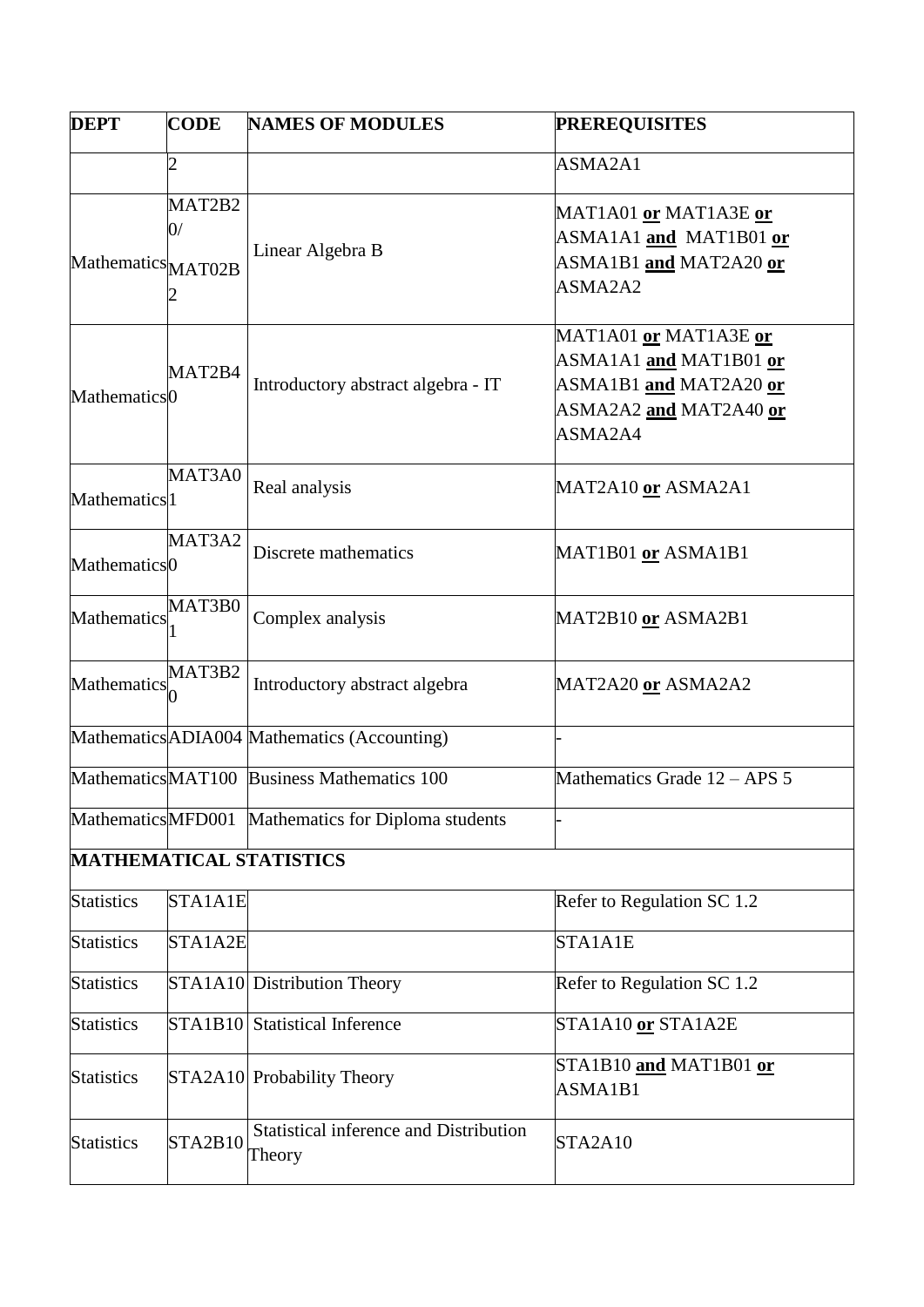| <b>DEPT</b>         | <b>CODE</b>    | <b>NAMES OF MODULES</b>                                        | <b>PREREQUISITES</b>                                                          |
|---------------------|----------------|----------------------------------------------------------------|-------------------------------------------------------------------------------|
| <b>Statistics</b>   |                | STA3A10 Linear Models                                          | STA2B10 and MAT2A10 or<br>ASMA2A1 and MAT2B20 or<br>ASMA2B2                   |
| <b>Statistics</b>   |                | STA3B10 Stochastic Processes                                   | STA2B10 and MAT2A10 or<br>ASMA2A1                                             |
| <b>Statistics</b>   | <b>STE3A01</b> | <b>Statistics for Engineers</b>                                | MAT1B01 or ASMA1B1                                                            |
| <b>MICROBIOLOGY</b> |                |                                                                |                                                                               |
| <b>Botany</b>       | MCB2A0         | <b>Bacteriology and Virology</b>                               | BIOA10 or BIO1A2E, CEM1A10 or<br>CEM1A3E or CEM1C10 and<br>CEM1B01 or CEM1D10 |
| <b>Botany</b>       | MCB2B0         | Microbial diversity and Plant pathology CEM1A3E or CEM1C10 and | BIOA10 or BIO1A2E, CEM1A10 or<br>CEM1B01 or CEM1D10                           |
| <b>PHYSICS</b>      |                |                                                                |                                                                               |
| Physics             | PHY1A1<br>E    | Physics 1E                                                     | Refer to Regulation SC 1.2                                                    |
| Physics             | PHY1A2<br>E    | Physics 2E                                                     | PHY1A1E                                                                       |
| Physics             | PHY1A3<br>E    | Physics 3E                                                     | PHY1A2E                                                                       |
| Physics             |                | PHY1A01 Introductory Physics A                                 | Refer to Regulation SC 1.2                                                    |
| Physics             |                | PHY1B01 Introductory Physics B                                 | PHY1A01 or PHY1A3E                                                            |
| Physics             | PHYG01<br>A    | <b>General Physics for Earth Sciences</b>                      | Refer to Regulation SC 1.2                                                    |
| Physics             | PHYG01<br>B    | Physics of the Earth and its Natural<br>Environment            | PHYG01A                                                                       |
| Physics             | PHYL01<br>A    | Physics for Life Sciences                                      | Refer to Regulation SC 1.2                                                    |
| Physics             | PHY002A        | <b>Classical Mechanics and Special</b><br>Relativity           | PHY1A01, PHY1B01 and MAT1B01<br>or ASMA1B1                                    |
| Physics             |                | PHY002B Static and Dynamic Electromagnetism                    | PHY1A01, PHY1B01 and (MAT2A10)                                                |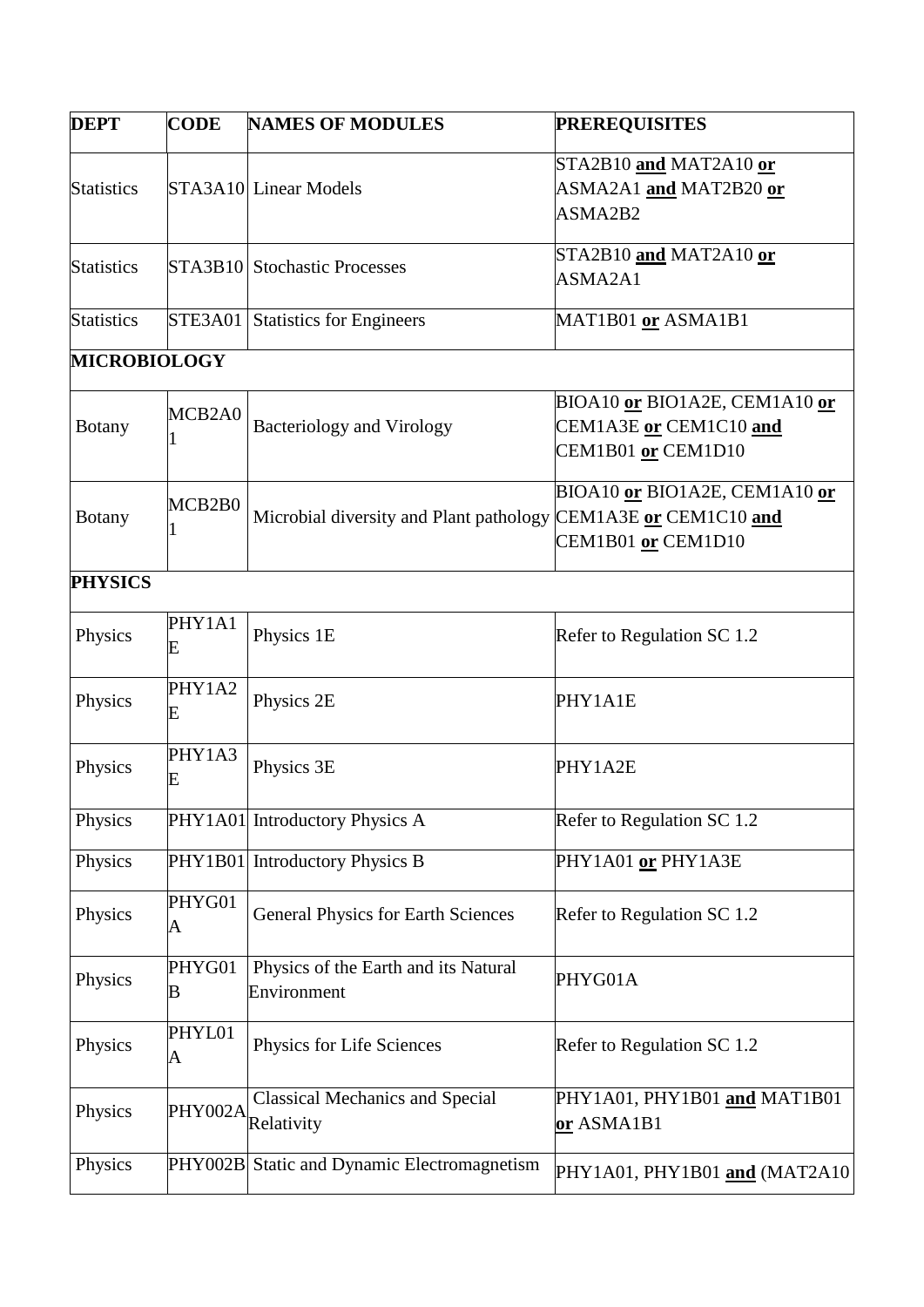| <b>DEPT</b>       | <b>CODE</b>                | <b>NAMES OF MODULES</b>                                     | <b>PREREQUISITES</b>                                                           |
|-------------------|----------------------------|-------------------------------------------------------------|--------------------------------------------------------------------------------|
|                   |                            |                                                             | and MAT2A20 or APM2A10)                                                        |
| Physics           |                            | PHY002Y Thermal Physics, Optics and Waves                   | PHY1A01, PHY1B01 and MAT1B01                                                   |
| Physics           | PHY003A                    | <b>Quantum Mechanics and Modern</b><br>Physics              | PHY002A, PHY002B and (MAT2B10<br>and MAT2B20 or APM2B10)                       |
| Physics           | PHY003B                    | Mathematical, Statistical and Solid<br><b>State Physics</b> | PHY003A                                                                        |
| <b>PHYSIOLOGY</b> |                            |                                                             |                                                                                |
| Zoology           | PHS2A01                    | Basic Physiological concepts and<br>Movement                |                                                                                |
| Zoology           | <b>PHS2B01</b>             | <b>Control Systems</b>                                      | PHS2A01                                                                        |
| Zoology           | <b>PHS3A01</b>             | <b>Visceral Organ Systems</b>                               | PHS2B01                                                                        |
| Zoology           | PHS3B01                    | <b>Advanced Integration</b>                                 | PHS3B01                                                                        |
|                   | <b>STATISTICAL METHODS</b> |                                                             |                                                                                |
| <b>Statistics</b> | SMT1A1                     | <b>Statistical Methods 1A</b>                               | Refer to Regulation SC 1.2                                                     |
| <b>ZOOLOGY</b>    |                            |                                                             |                                                                                |
| Zoology           |                            | ZOO1B10 Animal diversity                                    | BIO1A10 or BIO1A1E, BIO1A2E                                                    |
| Zoology           | ZOO2A1                     | General parasitology                                        | ZOO1B10                                                                        |
| Zoology           | ZOO2B20                    | Vertebrate anatomy, function and<br>evolution               | ZOO1B10                                                                        |
| Zoology           | ZOO3A0                     | Ecology                                                     |                                                                                |
| Zoology           |                            | ZOO3B01 Comparative Animal Physiology                       | BIO1A10 or BIO1A1E, BIO1A2E and<br>CEM1A10 and CEM1B01 or CEM1C<br>and CEM1D10 |
|                   | <b>CIVICS FOR SCIENCE</b>  |                                                             |                                                                                |
| Science           | SCIT01                     | Adapting to Science in Higher<br>Education                  |                                                                                |